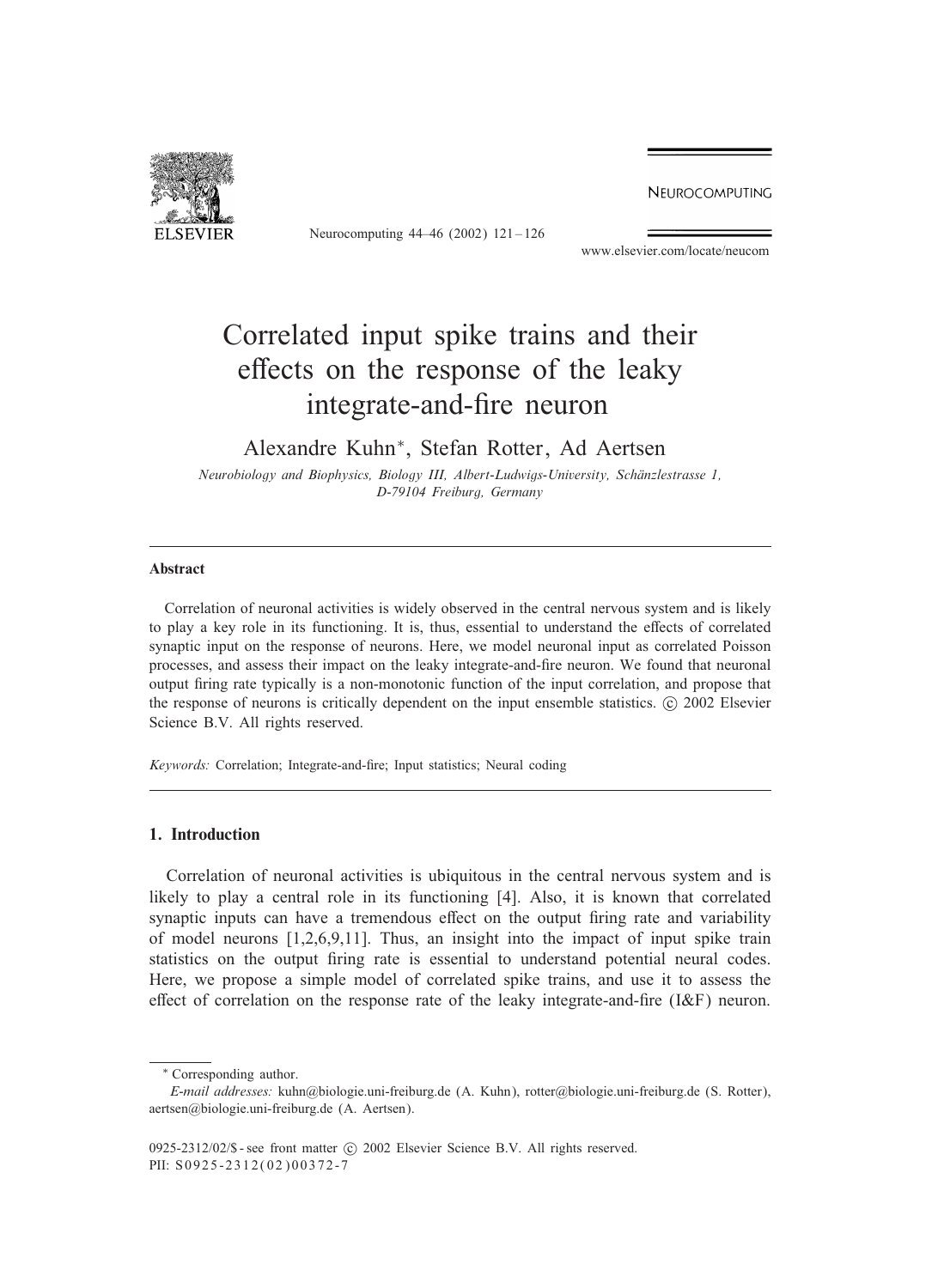

Fig. 1. A model of correlated spike trains: a realization of a Poisson point process (top) is thinned to give rise to N correlated processes (bottom).

## 2. A model of correlated spike trains

We modeled correlated spike trains as Poisson point processes, with homogeneous pairwise (zero-delay) correlations. A set of correlated spike trains was produced as follows: a realization of a Poisson process of rate  $\alpha$  was used as "generating process" (Fig. 1, top). The correlated spike trains were obtained by thinning [3] the generating process, i.e. by deleting spikes with a fixed probability (Fig. 1, bottom). It can be shown that the diluted processes are again Poisson. If the probability of deletion is  $1 - \beta$ , each process generated in this manner has a rate  $r = \alpha \beta$ , and each pair of processes has a correlation coefficient  $\beta$ .

## 3. Neuron model and background activity

In this study, we used the leaky I&F model (see [11]) to assess the impact of correlated input on neuronal output. The neuronal parameter values were set to:  $C = 500 \text{ pF}$ ,  $1/g_{\text{leak}} = 40 \text{ M}\Omega$ ,  $U_{\text{rest}} = -70 \text{ mV}$  (see [8]). The time constant  $\tau = RC$  of the membrane was thus 20 ms. The fast conductances responsible for the action potential generation were not modeled explicitly. Instead, when the membrane potential reached a threshold ( $U_{\text{thresh}} = -50 \text{ mV}$ ), it was temporarily clamped ( $t_{\text{refr}} = 1.75 \text{ ms}$ ) to a reset value  $(U_{\text{reset}} = -60 \text{ mV})$  to model the refractory period. Synaptic inputs were modeled as conductance changes [7,12]. For excitatory (resp. inhibitory) synapses, the reversal potential was set to  $0 \text{ mV}$  (resp.  $-70 \text{ mV}$ ). The synaptic conductances were parametrized by an alpha function [7,10] with a time constant of 1 ms for both excitatory and inhibitory synapses. The peak conductance for excitatory (inhibitory) synapses was set to 1 nS (3.4 nS). EPSPs and IPSPs had equal amplitude  $(0.30 \text{ mV})$  at a membrane potential of  $-54$  mV.

Membrane potential fluctuations as observed in vivo [5] were reproduced by using a synaptic background of independent excitatory and inhibitory spike trains. It consisted of 9000 (5500) independent excitatory (inhibitory) neurons, both modeled as Poisson processes with a rate of  $1$  spike/s. This resulted in a mean membrane potential of  $-54.3$  mV (standard deviation 1.4 mV) and a spontaneous firing rate of 1.2 spike/s. An average of 26 synchronous EPSPs was needed for the membrane potential to reach spike threshold.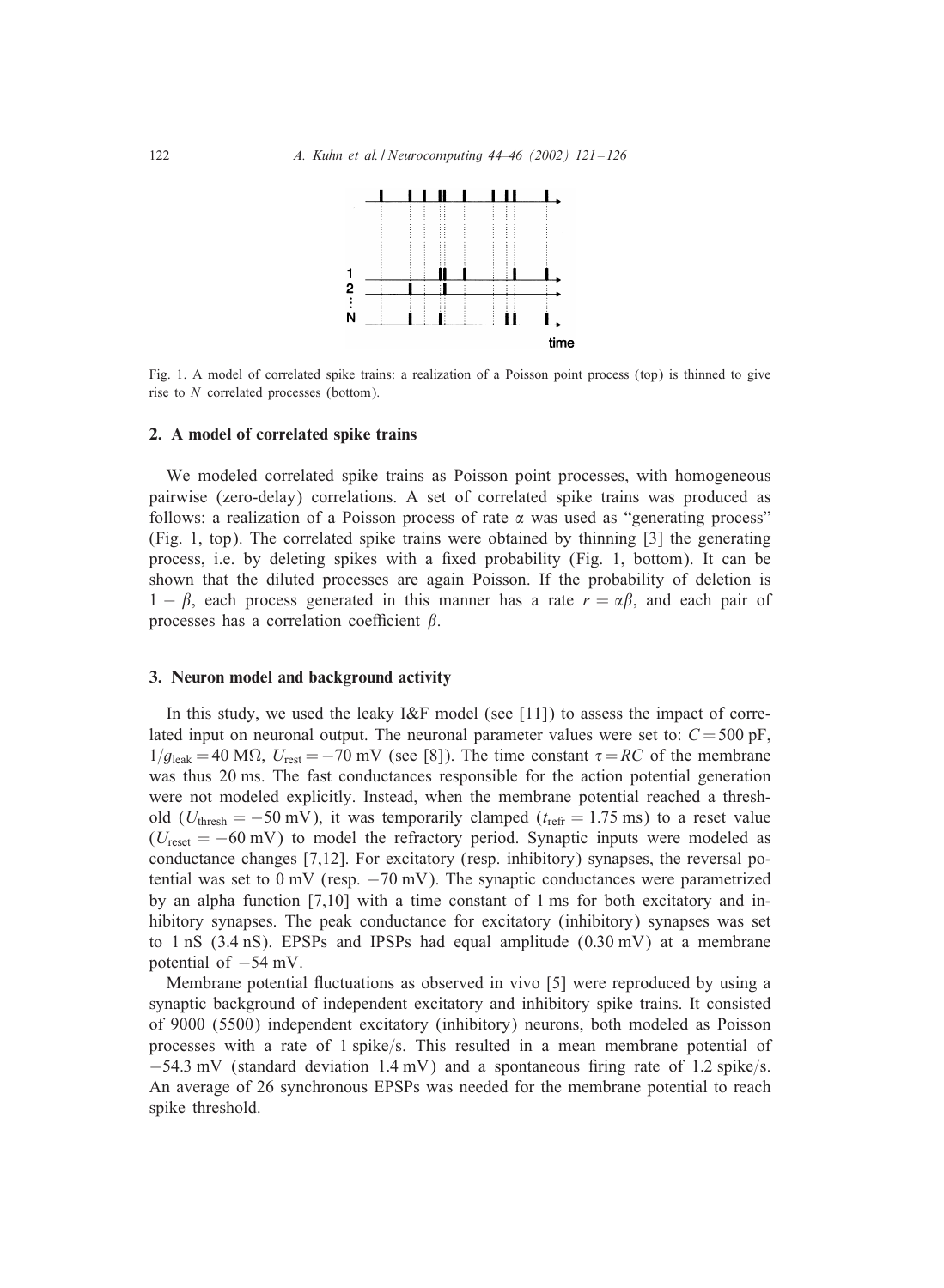

Fig. 2. Output firing rate is a non-monotonic function of input correlation. (A) Response rate of the model neuron as a function of the input correlation for different input rates ( $r = 5$ , 20, 50 spike/s). The size of the populations  $N = 250$ . (B) Same as in (A) but for different input sizes ( $N = 50$ , 150, 250, 450), with  $r=10$  spike/s.

In addition to this background activity, we stimulated the neuron with a pool of  $N$  excitatory and  $N$  inhibitory spike trains. Excitatory and inhibitory spike trains had identical firing rates r. We varied the correlation among the excitatory input population, while keeping the inhibitory inputs independent.

# 4. Output firing rate as a function of input correlation

A striking feature of the relation between input correlation and the neuron output rate is its non-monotonicity (Fig. 2). The initial increase in correlation leads to a rapid increase in output firing rate. However, beyond a critical correlation value (depending on the input rate and the input population size) additional input synchrony is detrimental to the output rate.

This behavior could be a result of the specific input statistics, or of particular features of the neuron model (e.g. the membrane potential threshold and reset mechanism), or both. In order to disambiguate these different possibilities, we suppressed the spiking and reset of the neuron model, and considered the process formed by the "free" membrane potential (i.e without spiking).

# 5. Amplitude distribution of the membrane potential

We simulated the membrane potential U of a leaky integrator, i.e. a leaky  $I\&F$ model without thresholding the membrane potential. Fig. 3 shows membrane potential traces and the corresponding amplitude distributions for independent input (Fig. 3A) and two levels of correlated inputs ( $\beta = 0.3$ , Fig. 3B, and  $\beta = 0.8$ , Fig. 3C). For increasing correlation, the membrane potential showed larger Iuctuations, due to the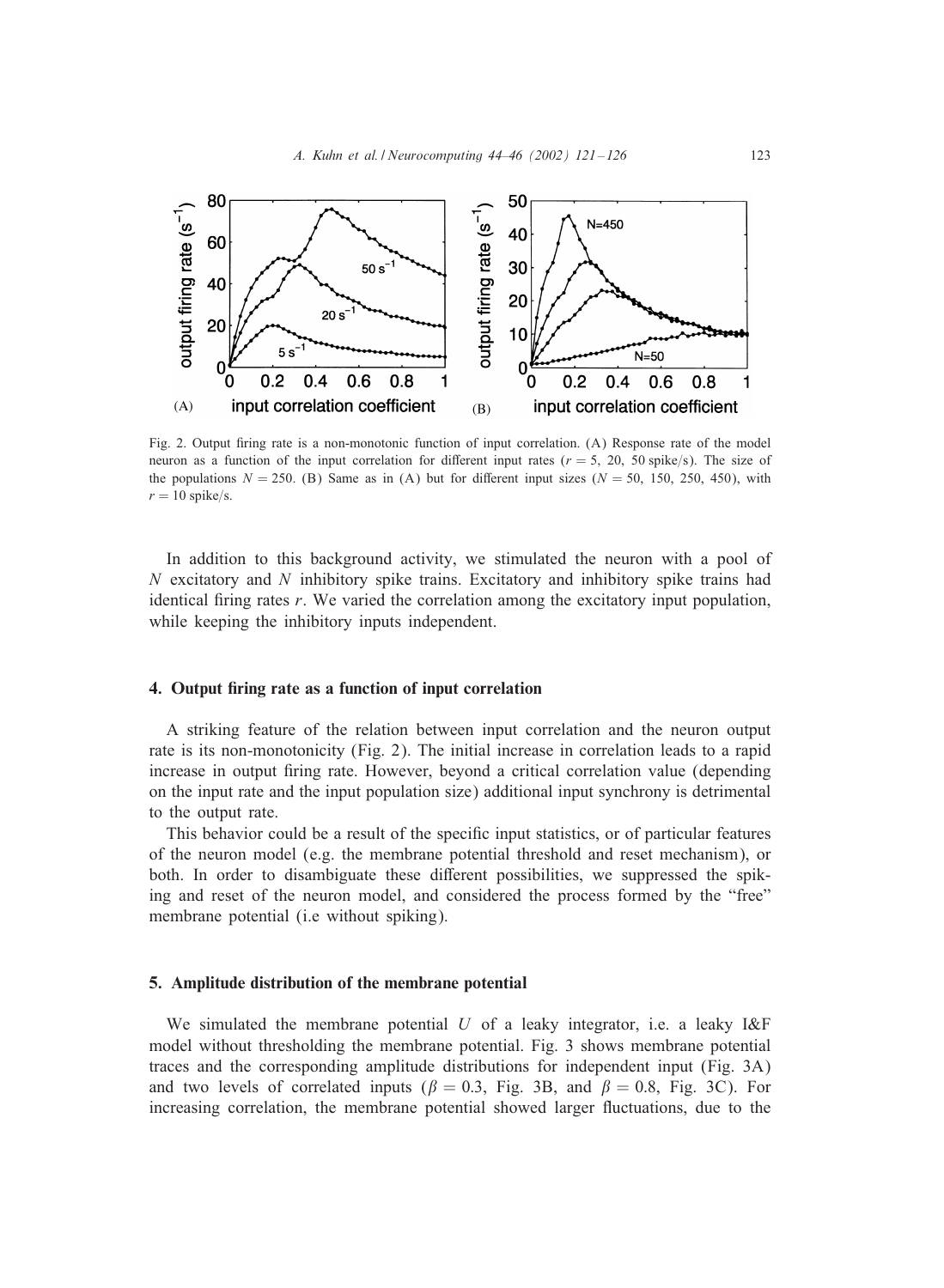

Fig. 3. The distribution of the free membrane potential with correlated synaptic input is asymmetric. (A) 1 s run of the membrane potential (left). The input consists of 300 independent excitatory and 300 independent inhibitory spike trains at 15 spike/s, in addition to the background input. The probability density function of the amplitude distribution is plotted on the right.  $(B)$  same as in  $(A)$  with an input correlation coefficient of  $0.3$ . (C) same as in (A) with an input correlation coefficient of 0.8. In all panels, the dotted lines indicate the threshold level of the I&F neuron.

simultaneous occurrence of presynaptic spikes. Correspondingly, the variance of the amplitude distribution increased and the distribution became asymmetric.

Obviously, the cumulative probability  $P_U$  of the membrane potential being above threshold is related to the firing rate of the neuron model. Thus, we investigated the dependence of  $P_U$  on the input correlation. The input parameters were kept as in the simulations of the spiking neuron. We found that, similar to the output firing rate,  $P_U$  is a non-monotonic function of the input correlation (Fig. 4). Note the (qualitative) similarity of the firing rate response (Fig. 2) and the  $P_U$  response (Fig. 4).

Thus, the non-monotonicity observed in the spiking response is primarily due to the input statistics. The average number of simultaneous presynaptic spikes (given by  $\beta$ N) increases with correlation. Concurrently, the rate of occurrence of these clusters (given by  $\alpha = r/\beta$ ) decreases, resulting in a decreasing output rate. For an input correlation of 1, the neuron model responds with a spike to almost every input cluster and, thus, has an output rate approximatively equal to the individual input rate  $r$  (cf. Fig. 2). Observe that, for large input rates, the output firing rate can have more than one maximum, again reIecting the statistical properties of the input (Kuhn et al., in preparation).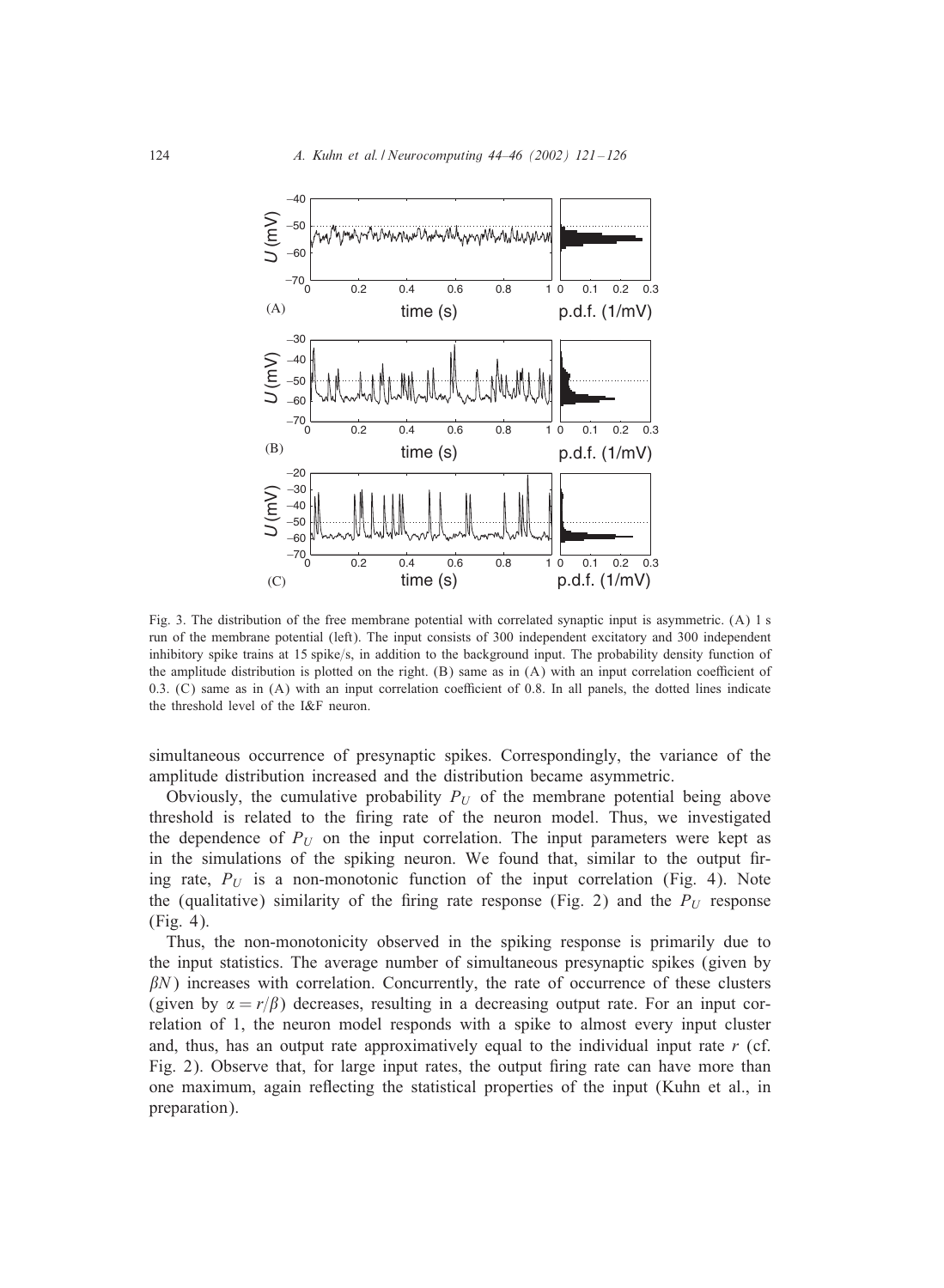

Fig. 4. The cumulative probability of the membrane potential above threshold decreases for larger input correlation. (A) Impact of input correlation on  $P_U$  for different input rates and (B) different sizes of the input ensemble. The parameters are the same as in Fig. 2.

#### 6. Discussion

We have shown that for our model of correlated excitatory inputs:

- (1) the output firing rate of the leaky I&F neuron increases for low input spike train correlation, and decreases for larger input correlation, and
- (2) this non-monotonic dependence on the correlation is predominantly governed by the input statistics, and not by the threshold and reset mechanism of the leaky I&F.

A detrimental effect of synchrony, though under somewhat different input conditions, had already been demonstrated by Murthy and Fetz [9]. Note that we modeled zero-delay correlation only. A jitter in synchronization could modulate the effects of input correlation [1].

In conclusion, we propose that the response of the leaky I&F critically depends on the input \$ring statistics. As a corollary, drawing conclusions about the potential effect of input correlation in the working brain necessitates a better knowledge of the statistical structure of spiking activity in large neuronal ensembles.

# Acknowledgements

Partial funding was provided by the Deutsche Forschungsgemeinschaft (DFG), the German–Israeli Foundation for Scientific Research and Development (GIF), and the Human Frontier Science Program (HFSP).

## **References**

[1] Ö. Bernander, C. Koch, M. Usher, The effect of synchronized inputs at the single neuron level, Neural. Comput. 6 (1994) 622–641.